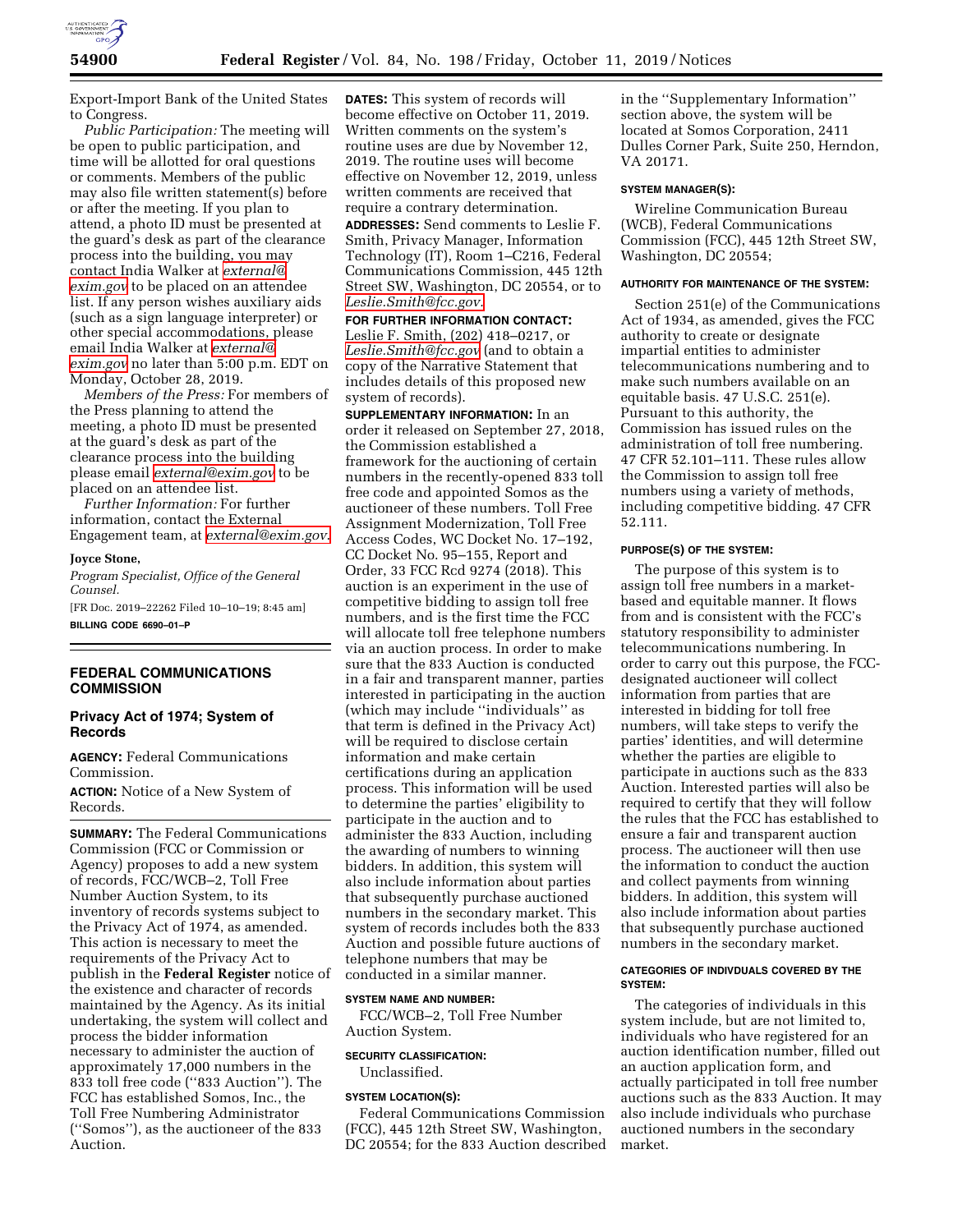### **CATEGORIES OF RECORDS IN THE SYSTEM:**

The categories of records in this system include, but are not limited to, names, physical address, email address, telephone number, and an assigned unique identifying number for each auction applicant and for individuals who purchase auctioned numbers in the secondary market.

# **RECORD SOURCE CATEGORIES:**

The sources for the majority of information in this system of records are the individual applicants interested in participating in toll free number auctions such as the 833 Auction. In order to ensure that the auction operates in a fair manner, the auctioneer may use a commercial identity verification service to verify the identity of individuals when they initially register for the auctions.

#### **ROUTINE USES OF RECORDS MAINTAINED IN THE SYSTEM, INCLUDING CATEGORIES OF USERS AND PURPOSES OF SUCH USES:**

In addition to those disclosures generally permitted under 5 U.S.C. 552a(b) of the Privacy Act, all or a portion of the records or information contained in this system may be disclosed to authorized entities, as is determined to be relevant and necessary, outside the FCC as a routine use pursuant to 5 U.S.C. 552a(b)(3) as follows:

1. Public Access—In accordance with auction rules published by the Commission, the identities of auction applicants may be disclosed prior to auctions such as the 833 Auction. Additional information related to the numbers on which auction participants bid and the amount of such bids may be released after the auction has concluded.

2. Third-Party Identity Verification Service—To a third-party commercial identity verification service when individuals attempt to register for toll free number auctions such as the 833 Auction, in order to determine that the registrant is a real person.

3. Adjudication and Litigation—To disclose information to the Department of Justice (DOJ), or to a court or adjudicative body before which the FCC is authorized to appear, when: (a) The FCC or any component thereof; or (b) any employee of the FCC in his or her official capacity; or (c) any employee of the FCC in his or her individual capacity where the DOJ or the FCC have agreed to represent the employee; or (d) the United States is a party to litigation or have an interest in such litigation, and the use of such records by the DOJ or the FCC is deemed by the FCC to be relevant and necessary to the litigation.

4. Law Enforcement and Investigation—To disclose pertinent information to the appropriate Federal, State, or local agency responsible for investigating, prosecuting, enforcing, or implementing a statute, rule, regulation or order, where the FCC becomes aware of an indication of a violation or potential violation of civil or criminal law or regulation.

5. Congressional Inquiries—To provide information to a Congressional office from the record of an individual in response to an inquiry from that Congressional office made at the written request of that individual.

6. Government-wide Program Management and Oversight—To disclose information to the National Archives and Records Administration (NARA) for use in its records management inspections; to the Government Accountability Office (GAO) for oversight purposes; to the Department of Justice (DOJ) to obtain that department's advice regarding disclosure obligations under the Freedom of Information Act (FOIA); or to the Office of Management and Budget (OMB) to obtain that office's advice regarding obligations under the Privacy Act.

7. Breach Notification—To appropriate agencies, entities, and persons when: (a) The Commission suspects or has confirmed that there has been a breach of the system of records; (b) the Commission has determined that as a result of the suspected or confirmed breach there is a risk of harm to individuals, the Commission (including its information systems, programs, and operations), the Federal Government, or national security; and (c) the disclosure made to such agencies, entities, and persons is reasonably necessary to assist in connection with the Commission's efforts to respond to the suspected or confirmed breach or to prevent, minimize, or remedy such harm.

8. Assistance to Federal Agencies and Entities—To another Federal agency or Federal entity, when the Commission determines that information from this system is reasonably necessary to assist the recipient agency or entity in: (a) Responding to a suspected or confirmed breach or (b) preventing, minimizing, or remedying the risk of harm to individuals, the recipient agency or entity (including its information systems, program, and operations), the Federal Government, or national security, resulting from a suspected or confirmed breach.

9. FCC/Auctioneer Program Management—To FCC and auctioneer employees to conduct official duties associated with the management and

operation of toll free number auctions such as the 833 Auction, as directed by the Commission.

10. Third Party Contractors—To an employee of a third-party contractor or subcontractor engaged by the FCC or the auctioneer to, among other things, develop and test the web-based auction application, store and process bidder registration and application information in a cloud-based computing environment, and operate the actual auction process.

11. Audits and Investigations—To auditors or other investigative personnel hired by the FCC or the auctioneer to examine, among other topics, (1) the performance of the auctioneer in toll free number auctions such as the 833 Auction, and (2) the efficiency and integrity of toll free number auctions such as the 833 Auction.

## **REPORTING TO A CONSUMER REPORTING AGENCY:**

In addition to the routine uses listed above, the Commission may share information from this system of records with a consumer reporting agency regarding an individual who has not paid a valid and overdue financial debt owed to the Commission, following the procedures set out in the Debt Collection Act, 31 U.S.C. 3701(e).

#### **POLICIES AND PRACTICES FOR STORAGE OF RECORDS:**

Information in this system of records will include primarily electronic records, files, and documents pertaining to toll free number auctions such as the 833 Auction. The FCC, the auctioneer, and their contractors and subcontractors, as applicable, will jointly manage the electronic data.

A limited number of paper records, files, and documents will be maintained for various, short-term uses, as necessary. These documents will be stored in file cabinets in FCC offices and at the offices of the auctioneer and their contractors or subcontractors. The information in the paper formats will be secured in file cabinets and other storage facilities are locked when not in use and/or at the end of the business day. These paper documents are destroyed by shredding when no longer needed. Records are maintained in secure, limited access areas.

#### **POLICIES AND PRACTICES FOR RETRIEVAL OF RECORDS:**

Information in this system can be retrieved by various identifiers, including, but not limited to, the individual applicant's name, physical address, email address, telephone number, or auction identification number.